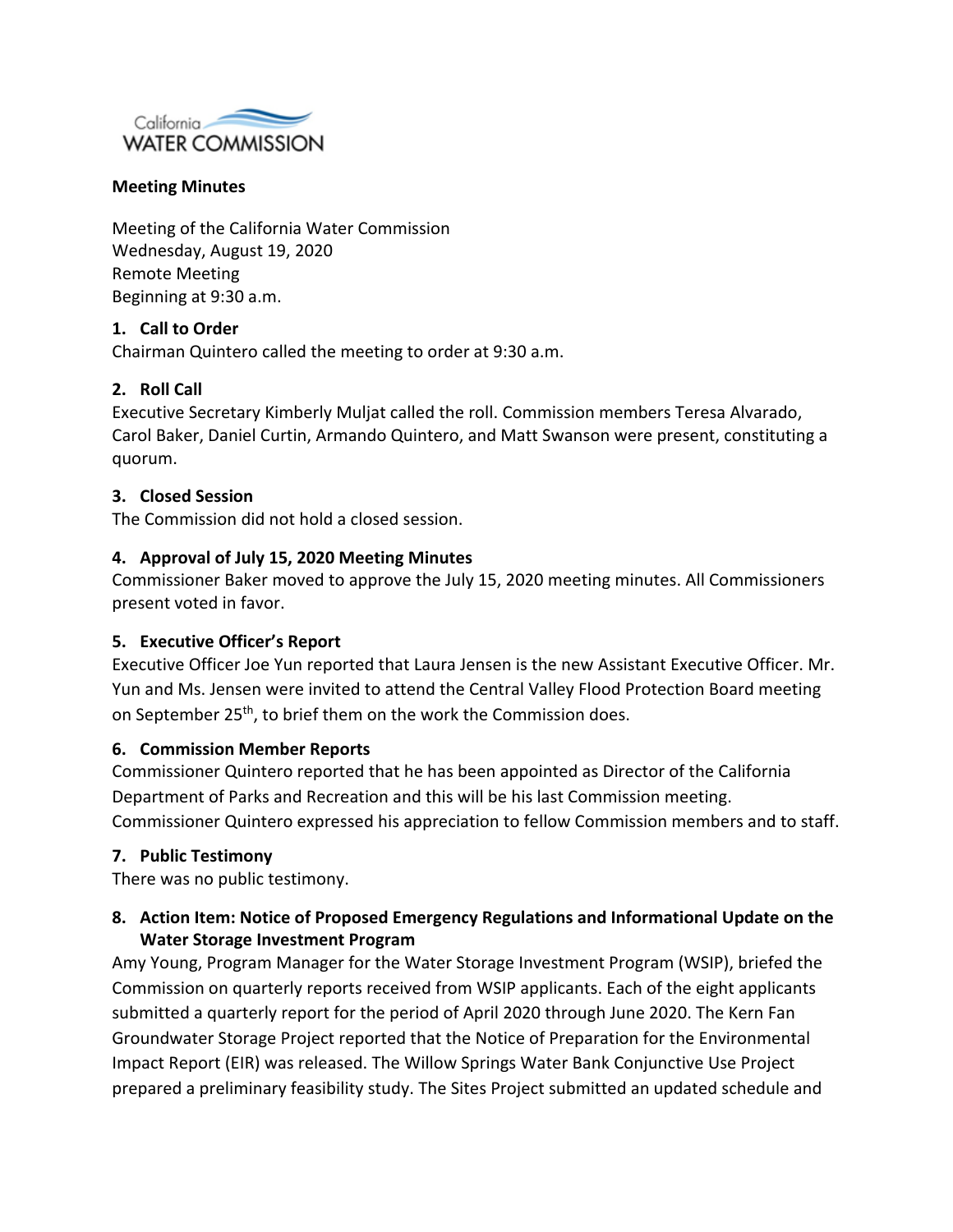started developing their revised draft EIR. The Temperance Flat Reservoir Project requested deferral status with the Bureau of Reclamation.

Ms. Young gave a brief presentation on the Notice of Emergency Regulations that the Commission voted to pursue at the July Commission meeting. The emergency regulations will allow applicants that did not request or receive early funding to make a new request for the funds. If the Commission adopts the regulations, staff will submit the regulation packet to the Office of Administrative Law (OAL); OAL then has 10 days to approve the emergency regulations. If OAL approves the regulations, applicants can submit a request for early funding to be placed on the agenda for an upcoming Commission meeting. The draft regulations include a requirement that applicants submit early funding materials 10 days prior to the Commission meeting. Based on public comment received, staff recommended a modification to the regulation language that requires early funding materials be submitted 11 days, instead of the originally proposed 10 days, prior to the Commission meeting.

The Commission took public comment. Doug Obegi, Attorney with Natural Resources Defense Council, expressed opposition to allowing applicants who requested early funding initially and were denied that funding to reapply for early funding. Commissioner Alvarado asked staff to address the comment by Mr. Obegi. Ms. Young stated that applicants who were denied early funding originally will have a chance to reapply under the proposed emergency regulations, and that the only project that was originally denied early funding was the Temperance Flat Reservoir Project.

Commissioner Curtin moved to approve the regulations, including the recommendation from staff to change the early funding request submittal deadline to 11 days prior to a Commission meeting so that materials can be posted 10 days prior to the meeting. Commissioner Alvarado seconded. All Commissioners present voted in favor.

# **9. Water Resilience Portfolio**

Nancy Vogel, Director of the Governor's Water Resilience Portfolio Program, provided a presentation on the Water Resilience Portfolio. The final portfolio reflects changes to upper watershed health, tribal leadership and interests, cross-border water issues, urban stream restoration, and management of stormwater, flood, and salinity. Ms. Vogel spoke about the theme in the portfolio to create connections and highlighted the Commission's efforts to assess the state's role in financing conveyance that could help meet needs in a changing climate. Ms. Vogel believes the Commission's work will provide a helpful framework for policy makers, when resources become available, to improve conveyance infrastructure.

Laura Jensen, Assistant Executive Officer of the Commission, presented a workplan for the Commission's work to assess the state's role in financing conveyance projects that could meet needs in a changing climate, which will result in a white paper with recommendations to policy makers. Ms. Jensen discussed four phases of the workplan. In phase one, staff will conduct background research to prepare a background policy brief for presentation to the Commission. phase two will consist of gathering public input at regional workshops and holding complementary expert panels. In phase three, staff will draft the white paper and bring it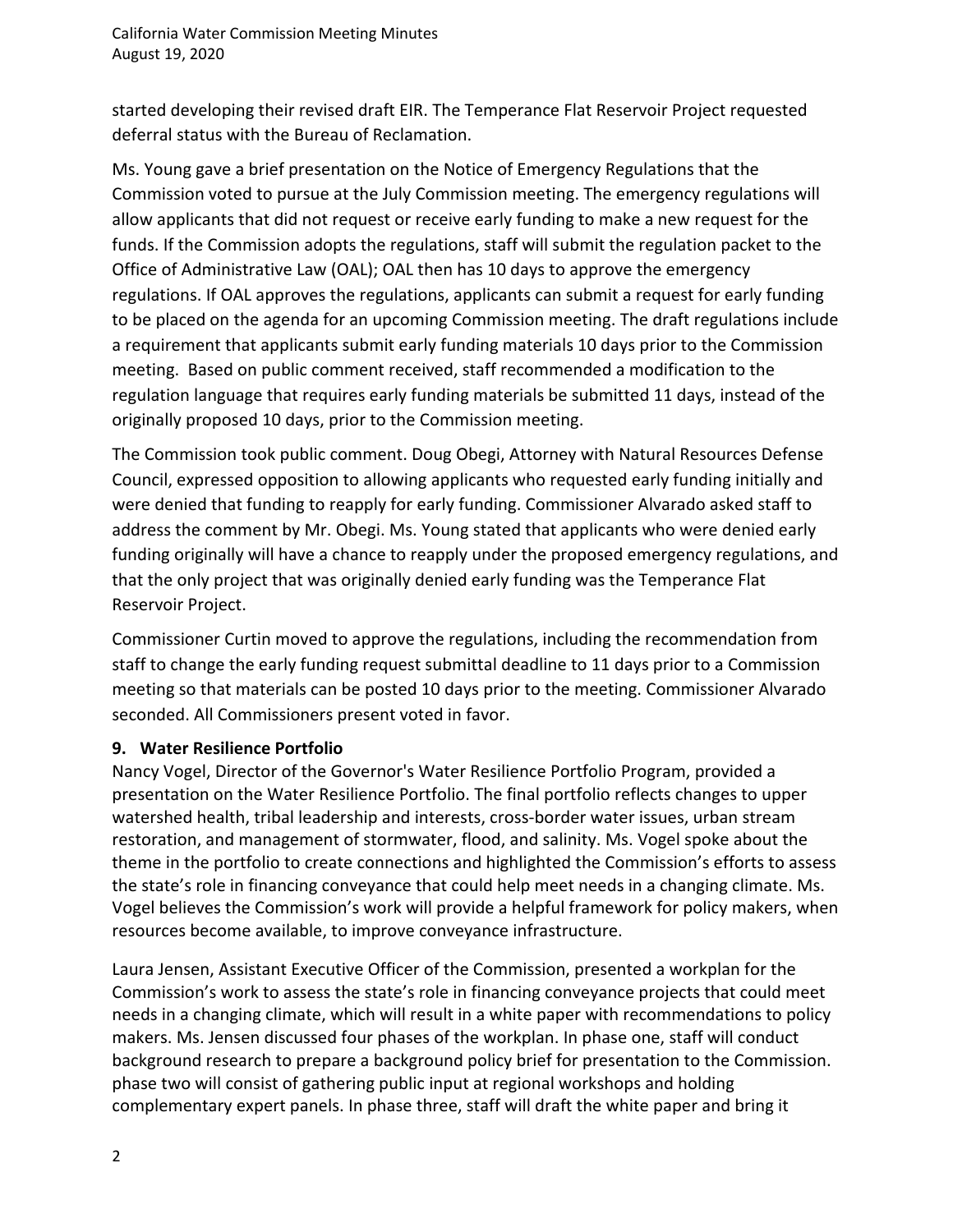before the Commission for discussion. In phase four, staff will finalize the white paper for approval by the Commission before distributing it to the Administration, legislature, and public. Commission staff will work closely with DWR to ensure alignment between related actions in the portfolio.

Commissioner Swanson asked that the workplan include an opportunity for Commissioners to consider types of financing mechanisms that could be available. Commissioner Baker suggested looking at financial constraints under existing law. Commissioner Curtin encouraged the Commission to review Enhanced Infrastructure Finance Districts.

Kris Tjernell, Deputy Director of Integrated Watershed Management Program at the Department of Water Resources (DWR), provided a presentation on DWR's work related to Action 19.3 in the portfolio, which calls on DWR to conduct a feasibility analysis for improved and expanded capacity of federal, state, and local conveyance facilities to enhance water transfers and water markets. The analysis must incorporate climate changes projections of hydrologic conditions and is a complementary effort to the Commission's work on conveyance. Mr. Tjernell talked about the findings of DWR's System Reoperation Study, which looked at opportunities for enhanced system efficiencies. The study found that opportunities to redirect flood flows off streams and rivers into groundwater basins could be a key system efficiency and a means of adapting to climate change. As part of Action 19.3, DWR will assess where expanded or additional conveyance could improve regional climate resilience and will continue to collaborate with the Commission on these related efforts.

Commissioner Swanson asked if DWR has assessed the potential of the entire Central Valley to capture flood flows for groundwater recharge. Mr. Tjernell indicated that this type of analysis is not currently available; right now, efforts are focused on the Merced and Tuolumne watershed. Commissioner Curtin shared his thoughts on the importance of integration, upper watershed management, and considering energy issues in discussions about conveyance.

# **10. Hydropower License Planning and Compliance**

Jeremiah McNeil, Program Manager with Hydropower License Planning and Compliance Office at Department of Water Resources, gave a presentation on the relicensing efforts at the State Water Project's Southern California hydropower facilities. Relicensing is required by the Federal Energy Regulatory Commission (FERC) to operate the Devil Canyon Project and South State Water Project hydropower facilities; the process rebalances the beneficial uses of these projects, considering the need to provide affordable water supply, clean hydropower, accessible public recreation opportunities, and environmental benefits. The relicensing process involves extensive stakeholder engagement, including meetings with the public, individual entities, and FERC representatives, as well as site visits. The relicensing team at DWR is multidivisional and includes of consultants and executive-level review.

# **11. Consideration of Items for the Next California Water Commission Meeting**

Agenda items at the next meeting will include at least one State Water Project briefing. Temperance Flat Reservoir Authority will brief the Commission on the Temperance Flat Reservoir Project.